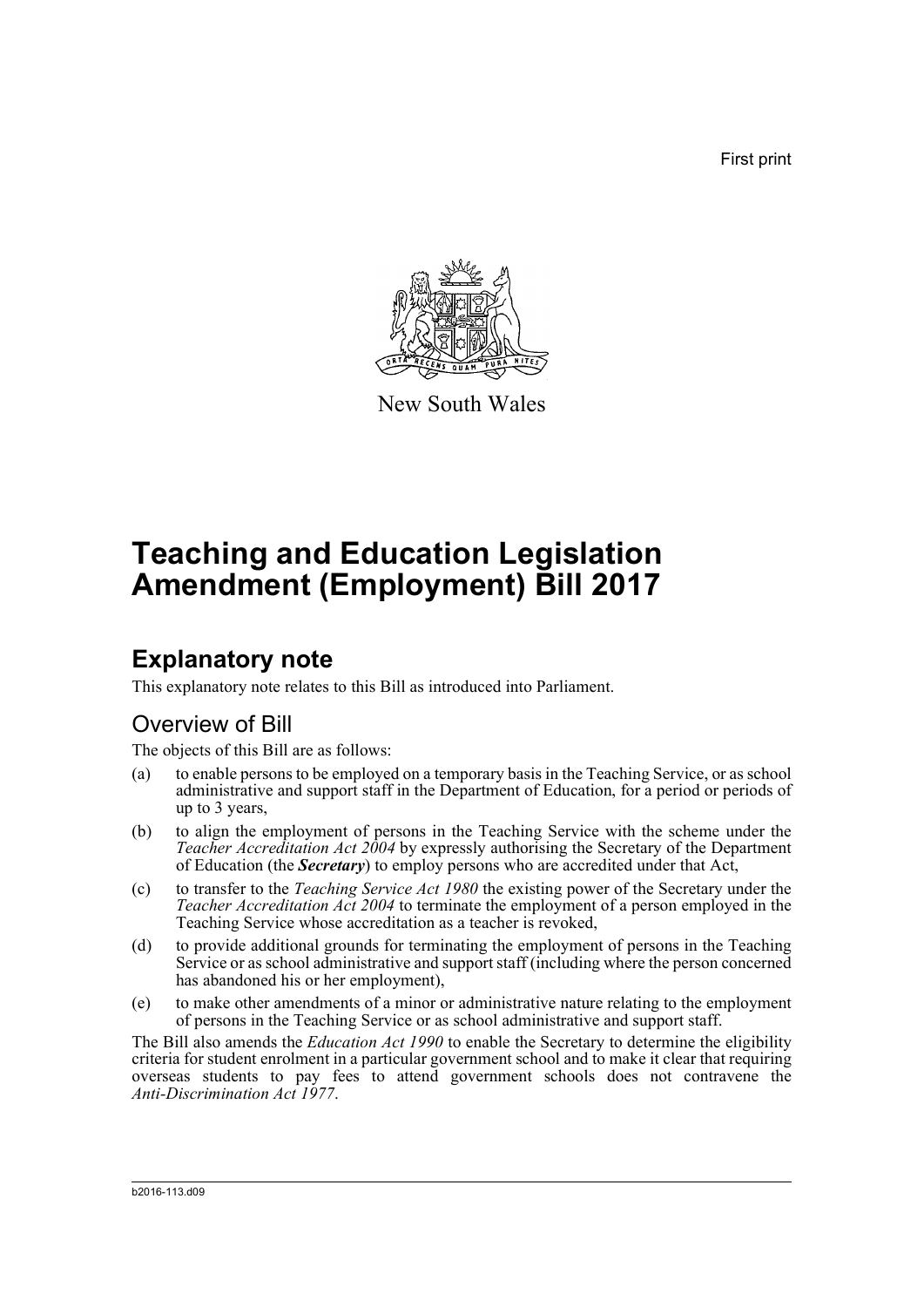## Outline of provisions

**Clause 1** sets out the name (also called the short title) of the proposed Act.

**Clause 2** provides for the commencement of the proposed Act on a day or days to be appointed by proclamation.

## **Schedule 1 Amendment of Teaching Service Act 1980**

**Schedule 1 [2]** removes a redundant cross-reference.

**Schedule 1 [3] and [4]** expressly provide that the Secretary may employ persons who are accredited under the *Teacher Accreditation Act 2004* in the Teaching Service.

**Schedule 1 [5]** provides that the employment of persons in the Teaching Service on a temporary basis may be for a period or periods of up to  $\overline{3}$  years instead of the current maximum period of 12 months.

**Schedule 1 [6]** provides that the employment of a temporary employee cannot be terminated for reasons other than misconduct unless the employee is given 4 weeks notice of the termination or 4 weeks pay. A temporary employee whose employment is terminated is not entitled to any other compensation or entitlement for the termination of employment.

**Schedule 1** [7] enables the Secretary, in taking any disciplinary or other action with respect to a person employed in the Teaching Service and whose address is unknown to the Secretary, to send any instrument giving effect to that action to the address last known to the Secretary. **Schedule 1 [10]** is a consequential amendment that removes a similar provision that applies only in relation to dealing with misconduct and unsatisfactory performance.

**Schedule 1 [9]** enables the Secretary to terminate a person's employment in the Teaching Service if the person's accreditation under the *Teacher Accreditation Act 2004* is revoked and to suspend a person's employment if the person's accreditation is suspended. The amendment replaces the existing power of the Secretary under the *Teacher Accreditation Act 2004* to terminate or suspend a person's employment for the same grounds.

**Schedule 1 [9]** also enables the Secretary to terminate a person's employment if the person has abandoned his or her employment or if the person refuses or fails to commence duties in a position to which the person has been appointed or transferred. **Schedule 1 [8]** removes provisions that are superseded by the amendment made by Schedule 1 [9].

**Schedule 1 [11] and [12]** remove the requirement for decisions relating to the employment of persons in the Teaching Service, and for the regulations made by the Governor under the Act, to be published in the Education Gazette. **Schedule 1 [1]** is a consequential amendment.

### **Schedule 2 Amendment of Education (School Administrative and Support Staff) Act 1987**

**Schedule 2 [2]** provides that the employment of members of the school administrative and support staff in the Department of Education on a temporary basis may be for a period or periods of up to 3 years instead of the current maximum period of 12 months.

**Schedule 2 [3]** provides that the employment of any such temporary employee cannot be terminated for reasons other than misconduct unless the employee is given 4 weeks notice of the termination or 4 weeks pay. A temporary employee whose employment is terminated is not entitled to any other compensation or entitlement for the termination of employment.

**Schedule 2 [5]** updates a reference relating to persons employed in the Public Service.

**Schedule 2 [6]** enables the Secretary to terminate a person's employment as a member of the school administrative and support staff if the person has abandoned his or her employment or if the person refuses or fails to commence duties in a position to which the person has been appointed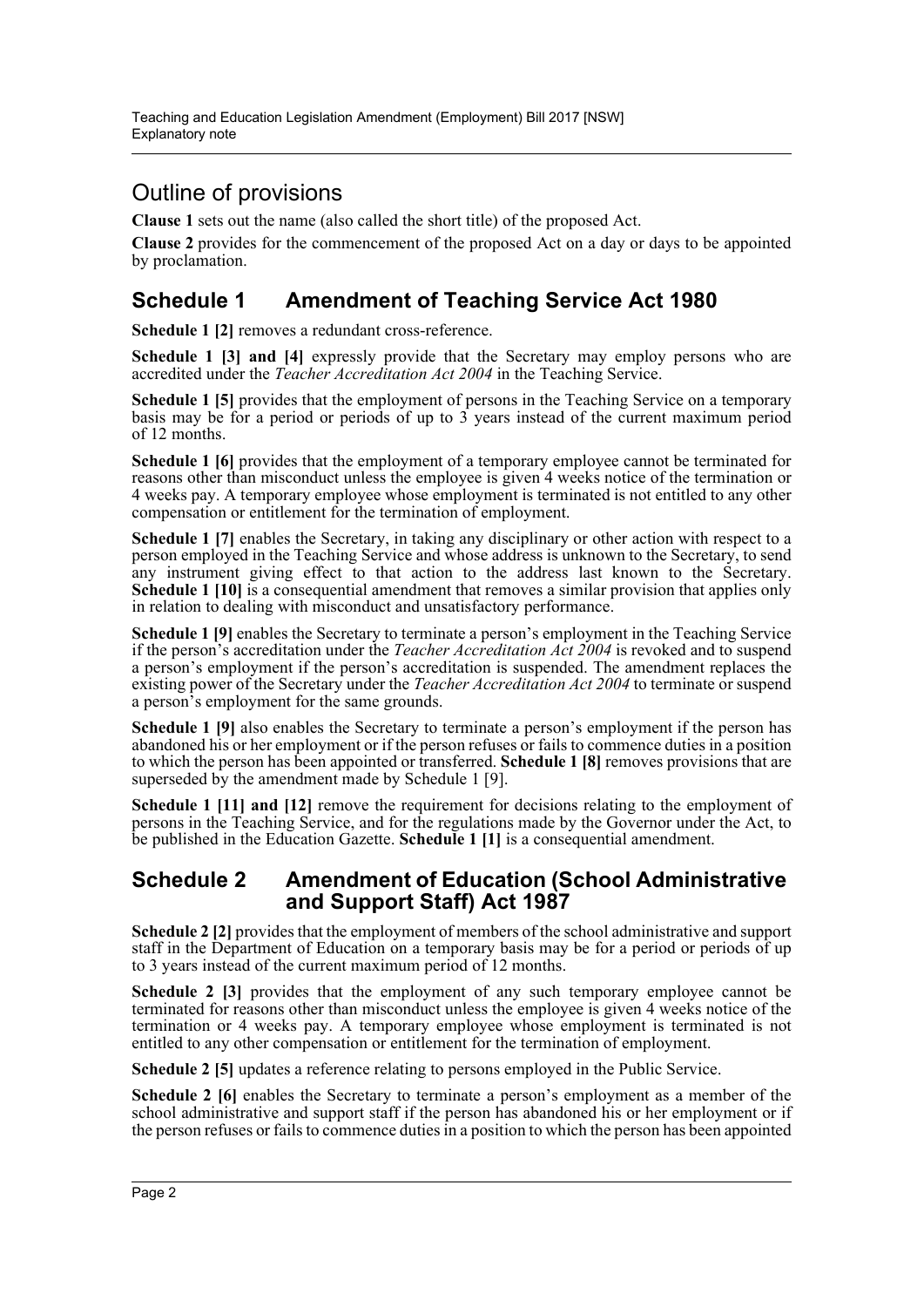or transferred. **Schedule 2 [1]** is a consequential amendment that removes a similar provision relating to termination of employment for refusing a transfer.

**Schedule 2 [6]** also enables the Secretary, in taking any disciplinary or other action with respect to a member of the school administrative and support staff and whose address is unknown to the Secretary, to send any instrument giving effect to that action to the address last known to the Secretary. **Schedule 2** [4] is a consequential amendment that removes a similar provision that applies only in relation to dealing with misconduct and unsatisfactory performance.

## **Schedule 3 Amendment of Teacher Accreditation Act 2004**

The amendments made by Schedule 3 are consequential on the amendment made by Schedule 1 [9].

## **Schedule 4 Amendment of Education Act 1990**

**Schedule 4 [1]** makes it clear that the Secretary may determine the eligibility criteria for student enrolment in a particular government school. At present, the eligibility criteria for enrolment is determined by the Secretary for different classes of government schools only.

**Schedule 4 [2]** makes it clear that the *Anti-Discrimination Act 1977* does not prevent overseas students from being charged fees to attend government schools.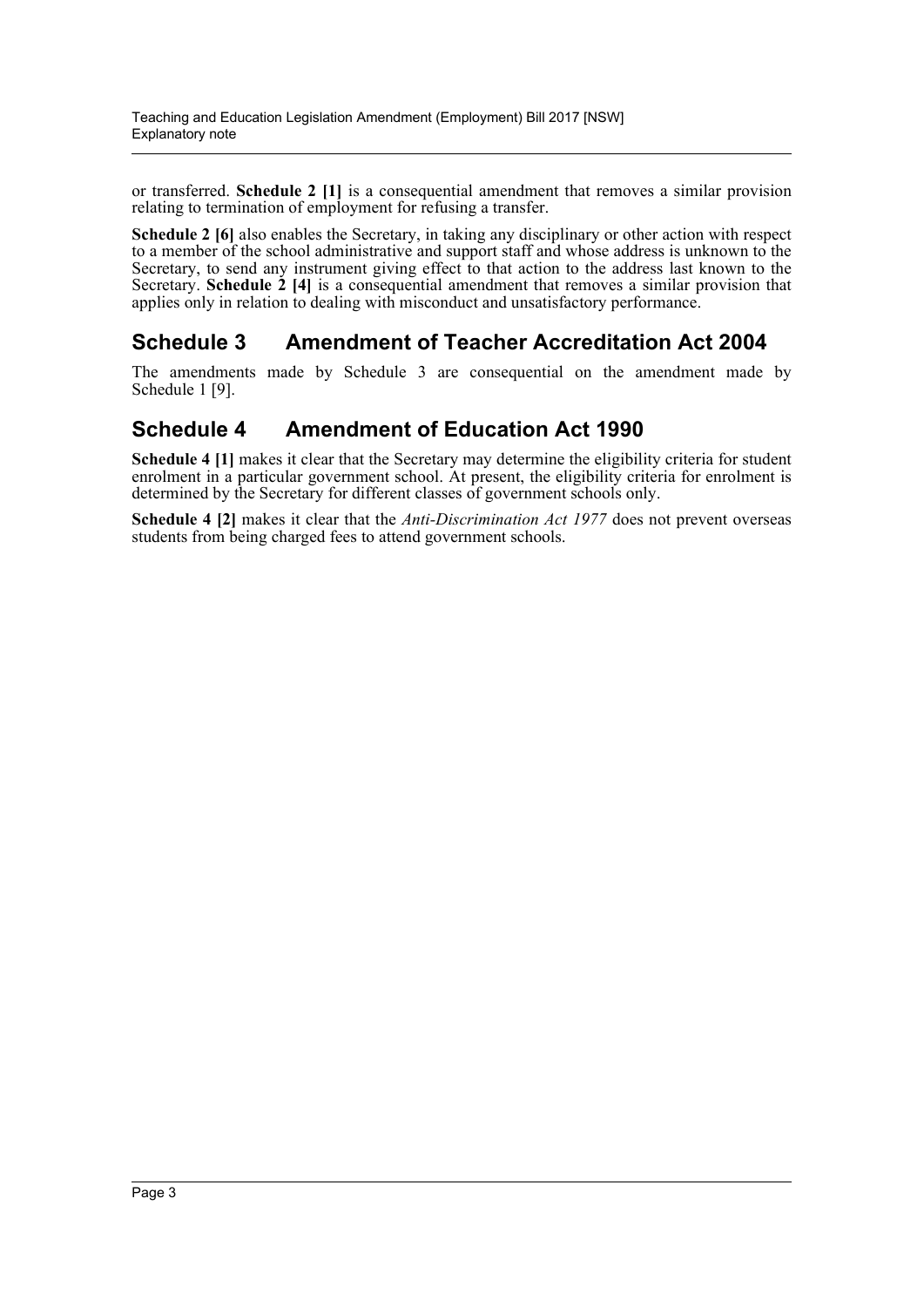First print



New South Wales

# **Teaching and Education Legislation Amendment (Employment) Bill 2017**

## **Contents**

|                   |   |                                                                  | Page |
|-------------------|---|------------------------------------------------------------------|------|
|                   |   |                                                                  |      |
|                   |   | Name of Act                                                      | 2    |
|                   | 2 | Commencement                                                     | 2    |
| Schedule 1        |   | Amendment of Teaching Service Act 1980 No 23                     | 3    |
| <b>Schedule 2</b> |   | <b>Amendment of Education (School Administrative and Support</b> |      |
|                   |   | Staff) Act 1987 No 240                                           | 5    |
| Schedule 3        |   | <b>Amendment of Teacher Accreditation Act 2004 No 65</b>         | 6    |
| Schedule 4        |   | <b>Amendment of Education Act 1990 No 8</b>                      |      |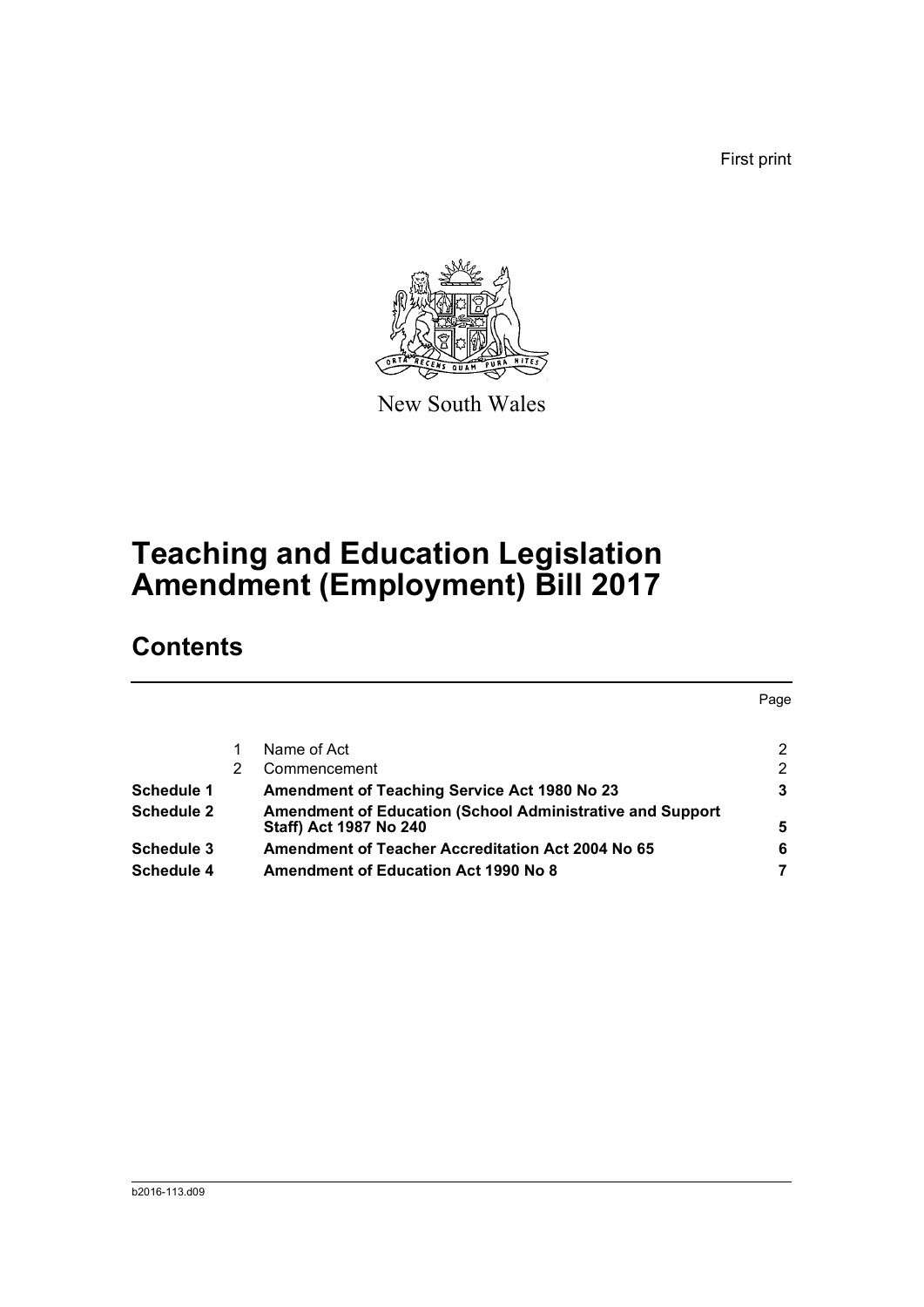

New South Wales

# **Teaching and Education Legislation Amendment (Employment) Bill 2017**

No , 2017

#### **A Bill for**

An Act to amend the *Teaching Service Act 1980*, the *Education (School Administrative and Support Staff) Act 1987* and the *Teacher Accreditation Act 2004* to make further provision with respect to the employment of persons in the Teaching Service and the employment of school administrative and support staff in the Department of Education; to amend the *Education Act 1990*; and for other purposes.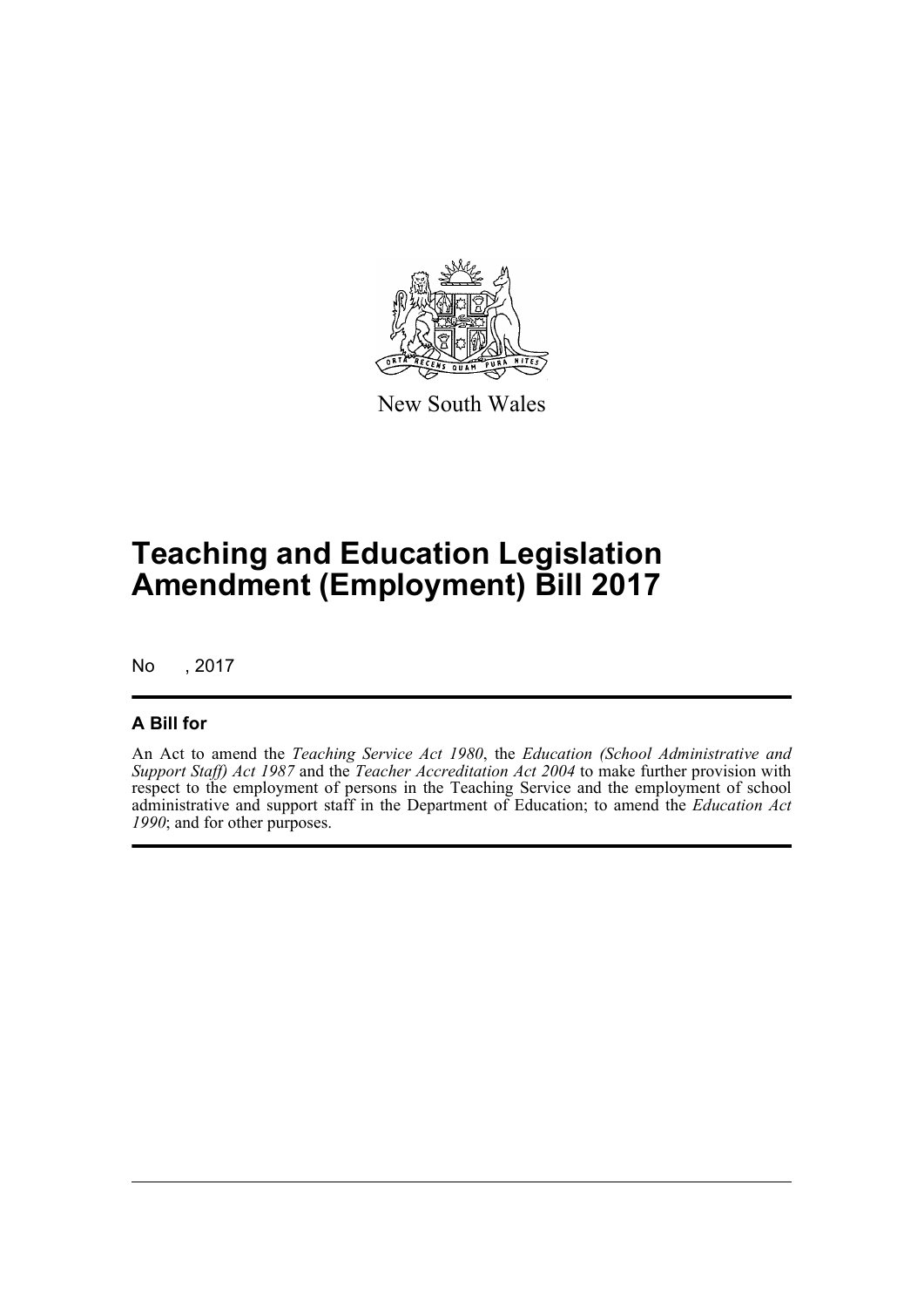<span id="page-5-1"></span><span id="page-5-0"></span>

| The Legislature of New South Wales enacts:                                             |        |
|----------------------------------------------------------------------------------------|--------|
| Name of Act                                                                            | 2      |
| This Act is the Teaching and Education Legislation Amendment (Employment)<br>Act 2017. | 3<br>4 |
| <b>Commencement</b>                                                                    | 5      |
| This Act commences on a day or days to be appointed by proclamation.                   | 6      |
|                                                                                        |        |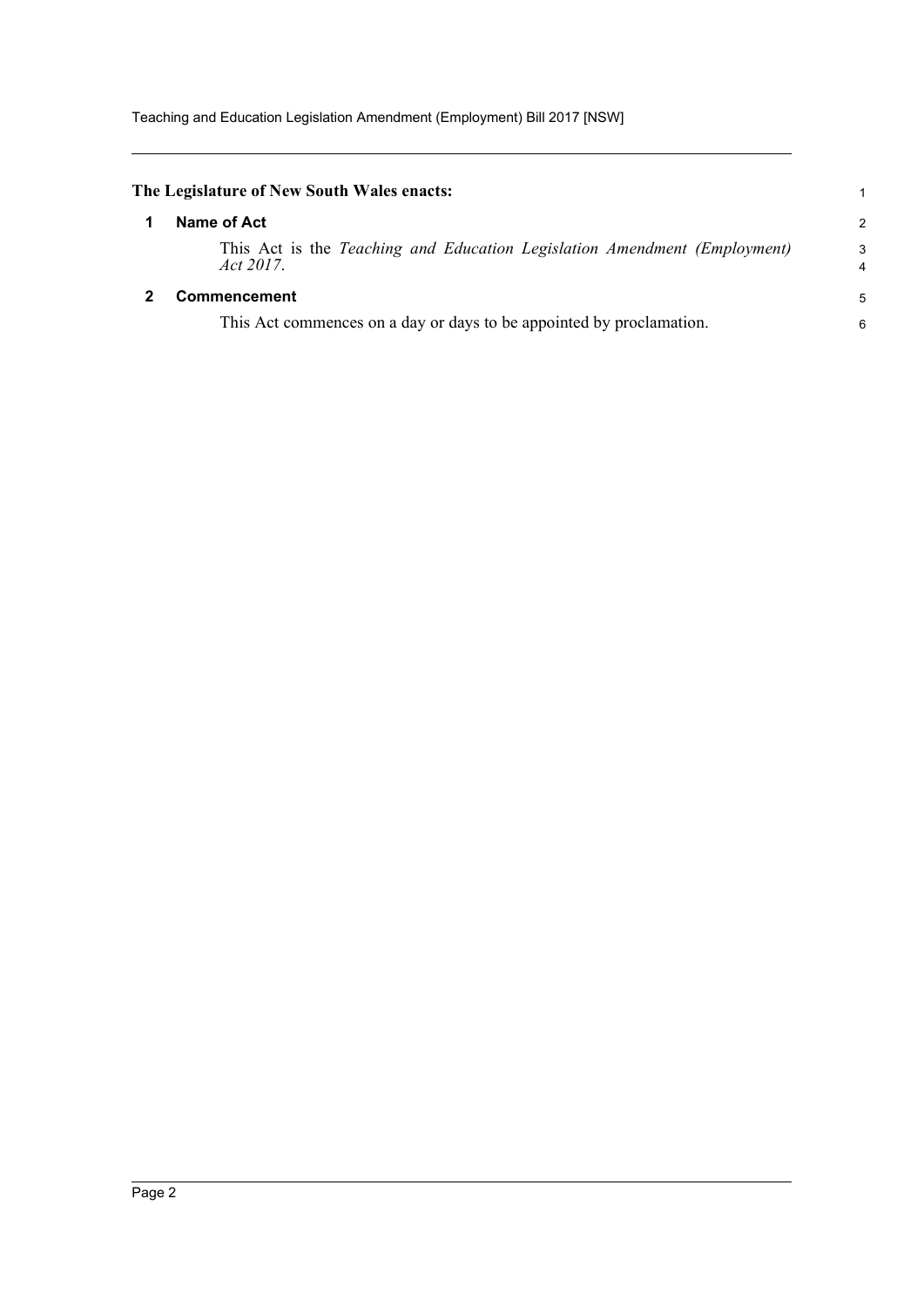<span id="page-6-0"></span>

|       | <b>Schedule 1</b>                                                                   |                                                   |     | <b>Amendment of Teaching Service Act 1980 No 23</b>                                                                                                                                                                          | $\mathbf{1}$         |  |
|-------|-------------------------------------------------------------------------------------|---------------------------------------------------|-----|------------------------------------------------------------------------------------------------------------------------------------------------------------------------------------------------------------------------------|----------------------|--|
| [1]   | <b>Section 4 Definitions</b>                                                        |                                                   |     |                                                                                                                                                                                                                              |                      |  |
|       | Omit the definition of <i>Education Gazette</i> from section 4 (1).                 |                                                   |     |                                                                                                                                                                                                                              |                      |  |
| [2]   |                                                                                     | Section 4 (1), definition of "temporary employee" |     |                                                                                                                                                                                                                              |                      |  |
|       |                                                                                     |                                                   |     | Omit "or deemed to be a temporary employee under section 48 (3)".                                                                                                                                                            | 5                    |  |
| [3]   |                                                                                     |                                                   |     | <b>Section 47 Appointment to positions generally</b>                                                                                                                                                                         | 6                    |  |
|       |                                                                                     |                                                   |     | Omit section 47 (1). Insert instead:                                                                                                                                                                                         | 7                    |  |
|       |                                                                                     | (1)                                               |     | The Secretary may, subject to section 47A, appoint to positions in the<br>Teaching Service:                                                                                                                                  | 8<br>9               |  |
|       |                                                                                     |                                                   | (a) | persons who are accredited under the Teacher Accreditation Act 2004,<br><sub>or</sub>                                                                                                                                        | 10<br>11             |  |
|       |                                                                                     |                                                   | (b) | persons who have, in the opinion of the Secretary, the appropriate<br>qualifications to be employed in the Teaching Service.                                                                                                 | 12<br>13             |  |
| [4]   |                                                                                     |                                                   |     | <b>Section 50 Temporary employees</b>                                                                                                                                                                                        | 14                   |  |
|       |                                                                                     |                                                   |     | Omit section 50 (1). Insert instead:                                                                                                                                                                                         | 15                   |  |
|       |                                                                                     | (1)                                               |     | The Secretary may employ on a temporary basis:                                                                                                                                                                               | 16                   |  |
|       |                                                                                     |                                                   | (a) | persons who are accredited under the Teacher Accreditation Act 2004<br>to carry out work in the Teaching Service, or                                                                                                         | 17<br>18             |  |
|       |                                                                                     |                                                   | (b) | persons who have, in the opinion of the Secretary, the appropriate<br>qualifications to carry out work in the Teaching Service.                                                                                              | 19<br>20             |  |
| [5]   | Section 50 (5) (a)                                                                  |                                                   |     |                                                                                                                                                                                                                              |                      |  |
|       |                                                                                     |                                                   |     | Omit the paragraph. Insert instead:                                                                                                                                                                                          | 22                   |  |
|       |                                                                                     |                                                   | (a) | may be employed for a period or periods of up to 3 years, and                                                                                                                                                                | 23                   |  |
| [6]   | Section 50 (6) and (7)                                                              |                                                   |     |                                                                                                                                                                                                                              |                      |  |
|       |                                                                                     |                                                   |     | Insert after section 50 $(5)$ :                                                                                                                                                                                              | 25                   |  |
|       |                                                                                     | (6)                                               |     | The Secretary may not terminate the employment of a temporary employee for<br>reasons other than for misconduct unless the employee:                                                                                         | 26<br>27             |  |
|       |                                                                                     |                                                   | (a) | is given at least 4 weeks notice of the proposed termination, or                                                                                                                                                             | 28                   |  |
|       |                                                                                     |                                                   | (b) | is paid, at or before the termination, an amount equal to 4 weeks pay.                                                                                                                                                       | 29                   |  |
|       |                                                                                     | (7)                                               |     | A temporary employee whose employment is terminated is not, despite any<br>other Act or law, entitled to any other compensation or entitlement for the<br>termination of employment other than superannuation entitlements.  | 30<br>31<br>32       |  |
| $[7]$ |                                                                                     | <b>Section 51B</b>                                |     |                                                                                                                                                                                                                              | 33                   |  |
|       | Insert after section 51A:                                                           |                                                   |     |                                                                                                                                                                                                                              |                      |  |
|       | 51 <sub>B</sub><br>Dealing with member of Teaching Service whose address is unknown |                                                   |     |                                                                                                                                                                                                                              |                      |  |
|       |                                                                                     |                                                   | If: |                                                                                                                                                                                                                              | 36                   |  |
|       |                                                                                     |                                                   | (a) | the Secretary takes any action under this Act with respect to a person<br>who is an officer or temporary employee (including any disciplinary<br>action under Part 4A or the termination of the person's employment),<br>and | 37<br>38<br>39<br>40 |  |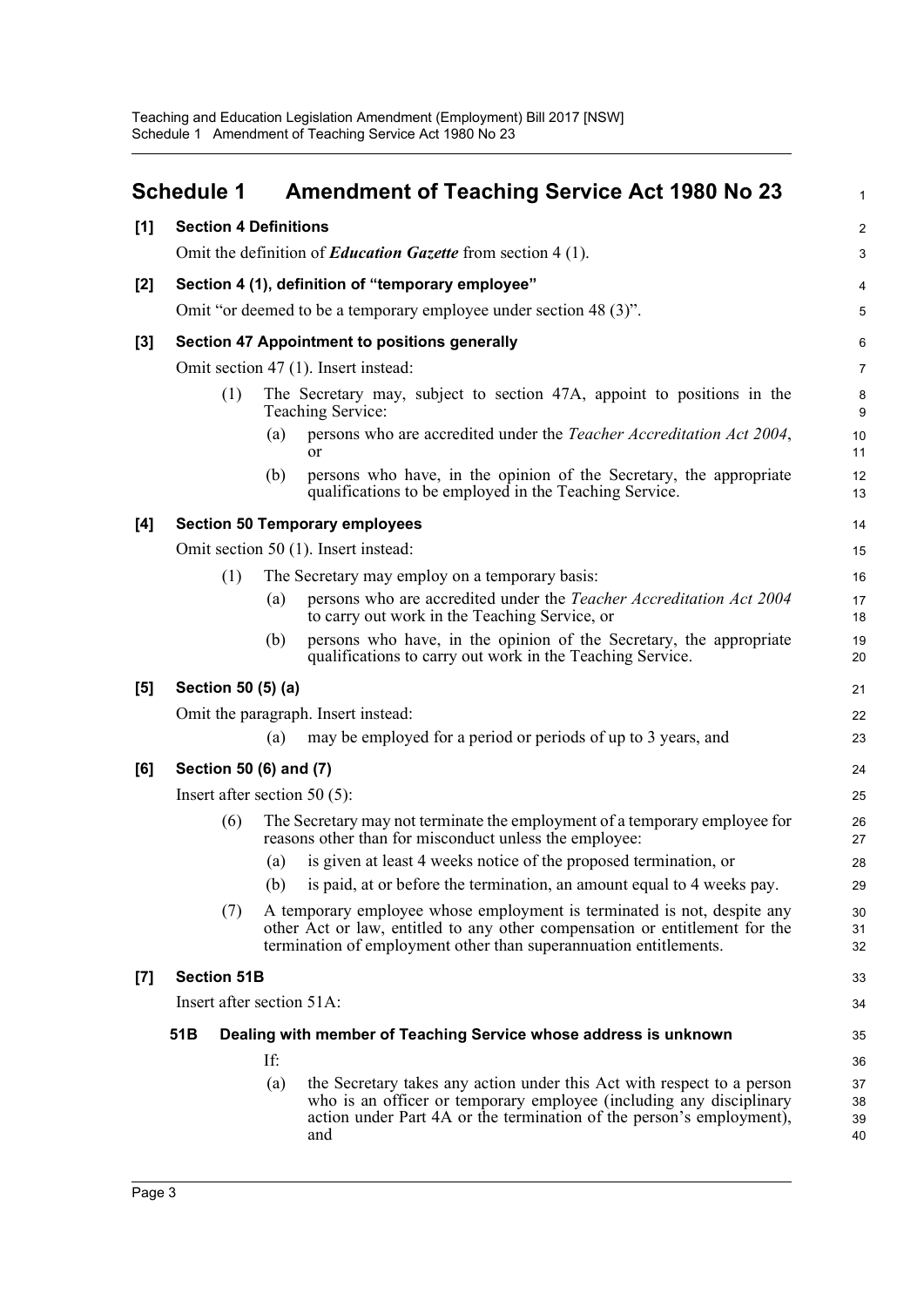|        |                    |                          | (b)                                                                                 | the person's address is unknown to the Secretary,                                                                                                                                                                                                                                                | 1                    |  |
|--------|--------------------|--------------------------|-------------------------------------------------------------------------------------|--------------------------------------------------------------------------------------------------------------------------------------------------------------------------------------------------------------------------------------------------------------------------------------------------|----------------------|--|
|        |                    |                          |                                                                                     | any instrument for giving effect to that action or for notifying the person of that<br>action may be sent to the address of the person last known to the Secretary.                                                                                                                              | $\overline{c}$<br>3  |  |
| [8]    |                    | Sections 74 and 75       |                                                                                     |                                                                                                                                                                                                                                                                                                  | 4                    |  |
|        |                    | Omit the sections.       |                                                                                     |                                                                                                                                                                                                                                                                                                  |                      |  |
| [9]    |                    | Sections 77 and 77A      |                                                                                     |                                                                                                                                                                                                                                                                                                  | 6                    |  |
|        |                    | Insert after section 76: |                                                                                     |                                                                                                                                                                                                                                                                                                  | 7                    |  |
|        | 77                 |                          | Termination or suspension of employment if accreditation is revoked or<br>suspended |                                                                                                                                                                                                                                                                                                  |                      |  |
|        |                    | (1)                      |                                                                                     | The Secretary may terminate a person's employment as an officer or<br>temporary employee if the person's accreditation is revoked under the Teacher<br>Accreditation Act 2004.                                                                                                                   | 10<br>11<br>12       |  |
|        |                    | (2)                      |                                                                                     | An officer or temporary employee who is required to be accredited under the<br>Teacher Accreditation Act 2004 may be suspended from employment by the<br>Secretary during any period in which the person's accreditation under that Act<br>is suspended. Any such suspension may be without pay. | 13<br>14<br>15<br>16 |  |
|        |                    | (3)                      |                                                                                     | An officer or temporary employee who is suspended from employment under<br>subsection (2) for any period is, for the purposes of section 28 (2) of the<br><i>Teacher Accreditation Act 2004</i> , taken not to be employed as a teacher during<br>that period.                                   | 17<br>18<br>19<br>20 |  |
|        |                    | (4)                      |                                                                                     | The Secretary is not required to provide alternative employment to a person<br>whose employment is terminated or suspended under this section.                                                                                                                                                   | 21<br>22             |  |
|        | 77A                |                          |                                                                                     | Miscellaneous grounds for terminating employment                                                                                                                                                                                                                                                 | 23                   |  |
|        |                    | (1)                      |                                                                                     | The Secretary may terminate:                                                                                                                                                                                                                                                                     | 24                   |  |
|        |                    |                          | (a)                                                                                 | a person's employment as an officer or temporary employee if the<br>person has abandoned his or her employment, and                                                                                                                                                                              | 25<br>26             |  |
|        |                    |                          | (b)                                                                                 | a person's employment as an officer if the person refuses or fails to<br>commence duties in a position to which the person has been appointed<br>or transferred under this Act.                                                                                                                  | 27<br>28<br>29       |  |
|        |                    | (2)                      |                                                                                     | This section does not limit the grounds on which the Secretary may terminate<br>a person's employment under this Act.                                                                                                                                                                            | 30<br>31             |  |
| [10]   |                    |                          |                                                                                     | Section 93Q Officer whose address is unknown                                                                                                                                                                                                                                                     | 32                   |  |
|        |                    | Omit the section.        |                                                                                     |                                                                                                                                                                                                                                                                                                  | 33                   |  |
| [11]   | Sections 95 and 96 |                          |                                                                                     |                                                                                                                                                                                                                                                                                                  |                      |  |
|        |                    | Omit the sections.       |                                                                                     |                                                                                                                                                                                                                                                                                                  | 35                   |  |
| $[12]$ |                    |                          |                                                                                     | <b>Section 100 Regulations</b>                                                                                                                                                                                                                                                                   | 36                   |  |
|        |                    | Omit section 100 (2).    |                                                                                     |                                                                                                                                                                                                                                                                                                  | 37                   |  |
|        |                    |                          |                                                                                     |                                                                                                                                                                                                                                                                                                  |                      |  |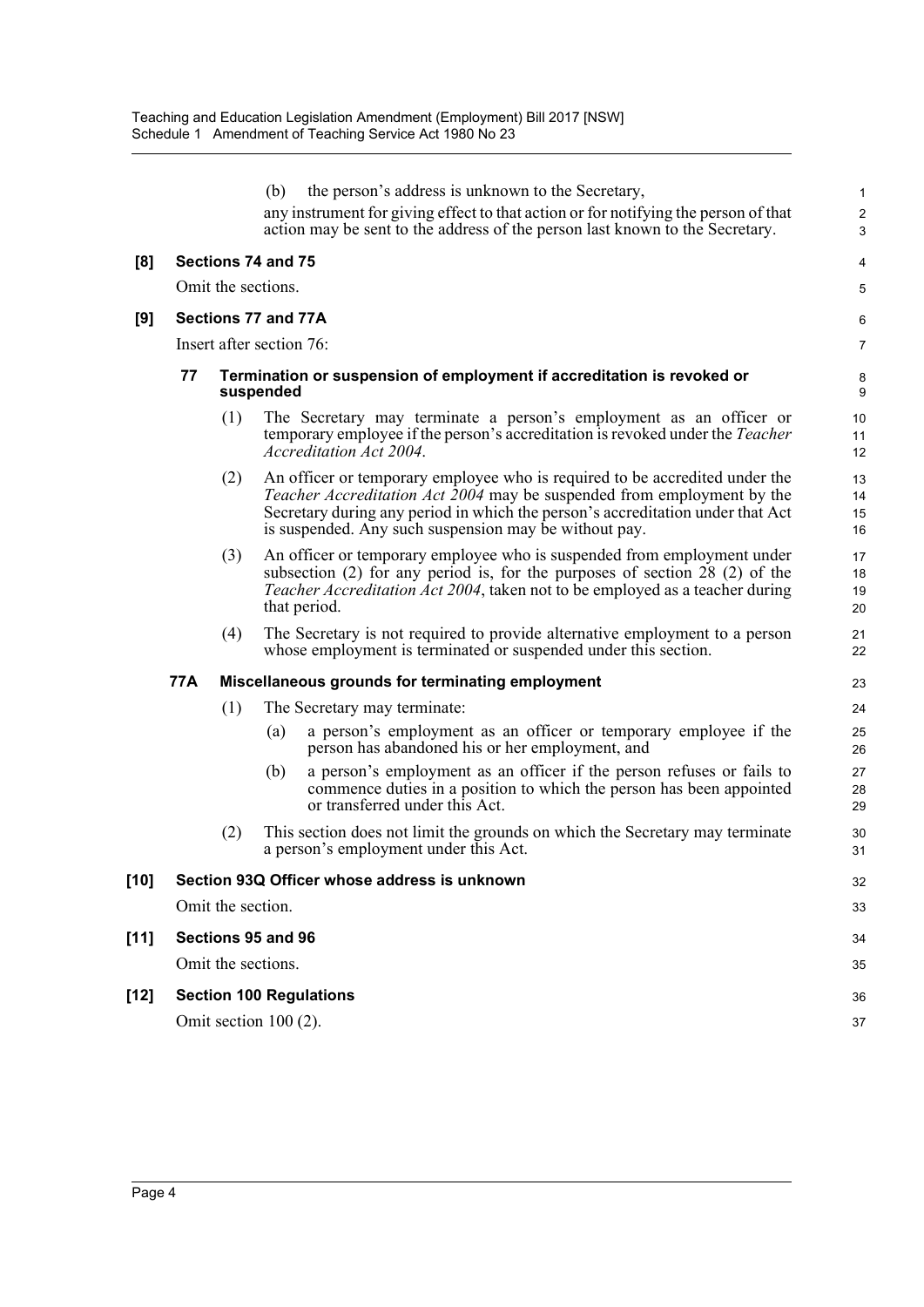<span id="page-8-0"></span>

| Schedule 2 |                                                                                                                              | <b>Amendment of Education (School Administrative</b><br>and Support Staff) Act 1987 No 240 |     |                                                                                                                                                                                                                             |                     |  |  |
|------------|------------------------------------------------------------------------------------------------------------------------------|--------------------------------------------------------------------------------------------|-----|-----------------------------------------------------------------------------------------------------------------------------------------------------------------------------------------------------------------------------|---------------------|--|--|
| [1]        |                                                                                                                              |                                                                                            |     | Section 19 Permanent employee refusing transfer                                                                                                                                                                             | 3                   |  |  |
|            | Omit the section.                                                                                                            |                                                                                            |     |                                                                                                                                                                                                                             |                     |  |  |
| [2]        |                                                                                                                              |                                                                                            |     | Section 21 Employment of temporary employees                                                                                                                                                                                | 5                   |  |  |
|            |                                                                                                                              | Omit section 21 (2) and (3). Insert instead:                                               |     |                                                                                                                                                                                                                             |                     |  |  |
|            |                                                                                                                              | (2)                                                                                        |     | A person employed under this section may be employed for a period or periods<br>of up to 3 years.                                                                                                                           | $\overline{7}$<br>8 |  |  |
| $[3]$      |                                                                                                                              | Section 21 (5) and (6)                                                                     |     |                                                                                                                                                                                                                             |                     |  |  |
|            |                                                                                                                              | Insert after section 21 $(4)$ :                                                            |     |                                                                                                                                                                                                                             |                     |  |  |
|            |                                                                                                                              | (5)                                                                                        |     | The Secretary may not terminate the employment of a temporary employee for<br>reasons other than for misconduct unless the employee:                                                                                        | 11<br>12            |  |  |
|            |                                                                                                                              |                                                                                            | (a) | is given at least 4 weeks notice of the proposed termination, or                                                                                                                                                            | 13                  |  |  |
|            |                                                                                                                              |                                                                                            | (b) | is paid, at or before the termination, an amount equal to 4 weeks pay.                                                                                                                                                      | 14                  |  |  |
|            |                                                                                                                              | (6)                                                                                        |     | A temporary employee whose employment is terminated is not, despite any<br>other Act or law, entitled to any other compensation or entitlement for the<br>termination of employment other than superannuation entitlements. | 15<br>16<br>17      |  |  |
| [4]        |                                                                                                                              |                                                                                            |     | Section 32H Permanent employee whose address is unknown                                                                                                                                                                     | 18                  |  |  |
|            |                                                                                                                              | Omit the section.                                                                          |     |                                                                                                                                                                                                                             | 19                  |  |  |
| [5]        |                                                                                                                              |                                                                                            |     | <b>Section 34 Delegation by Secretary</b>                                                                                                                                                                                   | 20                  |  |  |
|            |                                                                                                                              |                                                                                            |     | Omit "public servant" from section 34 (1). Insert instead "Public Service employee".                                                                                                                                        | 21                  |  |  |
| [6]        | Sections 34A and 34B                                                                                                         |                                                                                            |     |                                                                                                                                                                                                                             |                     |  |  |
|            |                                                                                                                              | Insert after section 34:                                                                   |     |                                                                                                                                                                                                                             |                     |  |  |
|            | 34A                                                                                                                          |                                                                                            |     | Miscellaneous grounds for terminating employment                                                                                                                                                                            | 24                  |  |  |
|            |                                                                                                                              | (1)                                                                                        |     | The Secretary may:                                                                                                                                                                                                          | 25                  |  |  |
|            |                                                                                                                              |                                                                                            | (a) | terminate a person's employment as a permanent or temporary<br>employee if the person has abandoned his or her employment, and                                                                                              | 26<br>27            |  |  |
|            |                                                                                                                              |                                                                                            | (b) | terminate a person's employment as a permanent employee if the person<br>refuses or fails to commence duties in a position to which the person has<br>been appointed or transferred under this Act.                         | 28<br>29<br>30      |  |  |
|            | (2)<br>This section does not limit the grounds on which the Secretary may terminate<br>a person's employment under this Act. |                                                                                            |     |                                                                                                                                                                                                                             |                     |  |  |
|            | 34B<br>Dealing with permanent or temporary employee whose address is unknown                                                 |                                                                                            |     |                                                                                                                                                                                                                             | 33                  |  |  |
|            |                                                                                                                              |                                                                                            | If: |                                                                                                                                                                                                                             | 34                  |  |  |
|            |                                                                                                                              |                                                                                            | (a) | the Secretary takes any action under this Act with respect to a person<br>who is a permanent or temporary employee (including any disciplinary<br>action under Part 6 or the termination of the person's employment), and   | 35<br>36<br>37      |  |  |
|            |                                                                                                                              |                                                                                            | (b) | the person's address is unknown to the Secretary,<br>any instrument for giving effect to that action or for notifying the person of that<br>action may be sent to the address of the person last known to the Secretary.    | 38<br>39<br>40      |  |  |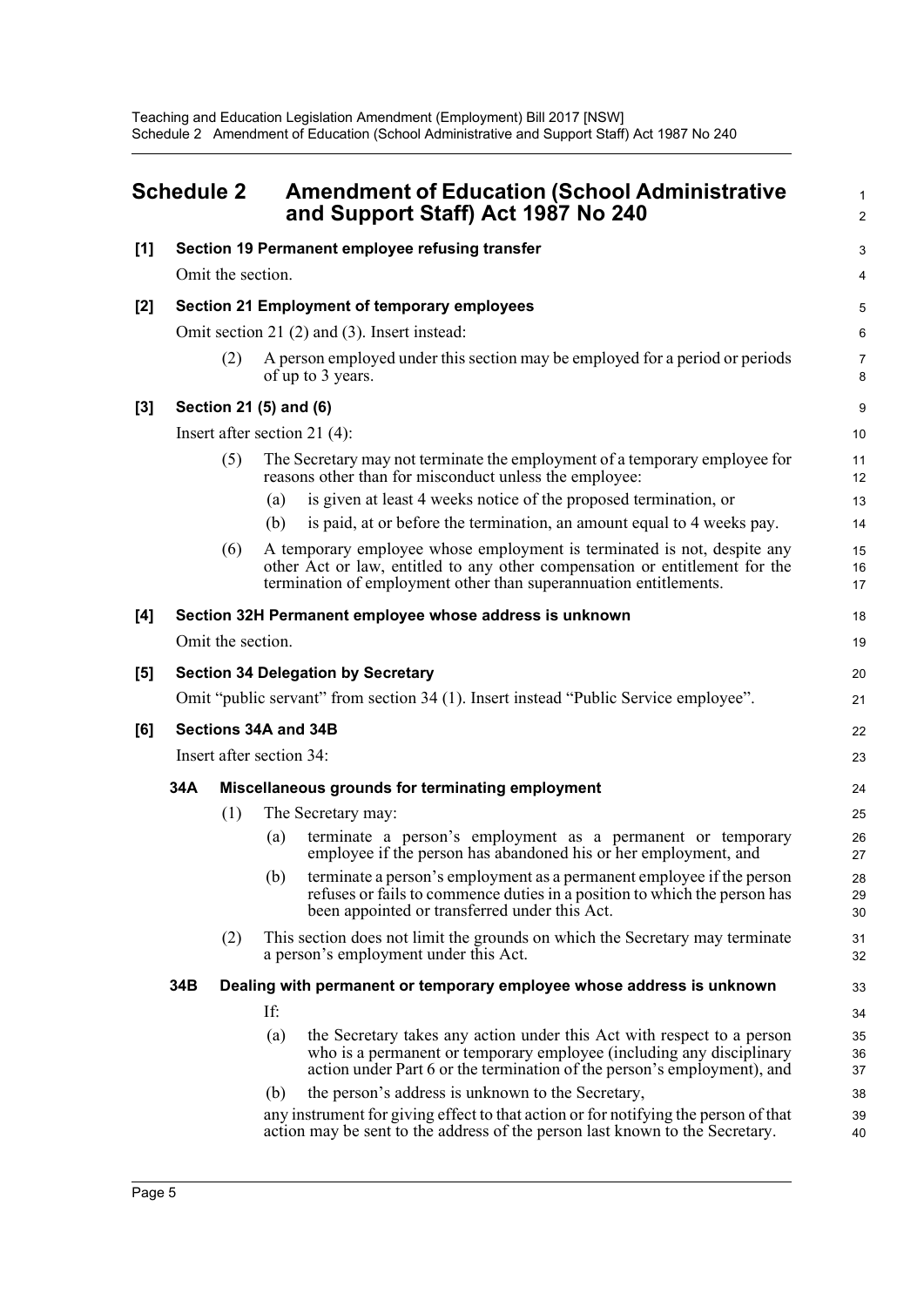### <span id="page-9-0"></span>**Schedule 3 Amendment of Teacher Accreditation Act 2004 No 65**

#### **[1] Section 29 Provisions relating to employment**

Insert after section 29 (4):

(5) This section does not apply in relation to a person who is employed as a teacher in a government school.

**Note.** The Secretary may, under section 77 of the *Teaching Service Act 1980*, suspend or terminate a person's employment in the Teaching Service if the person's accreditation is suspended or revoked.

#### **[2] Section 29, note**

Omit the note at the end of the section.

11

1 2